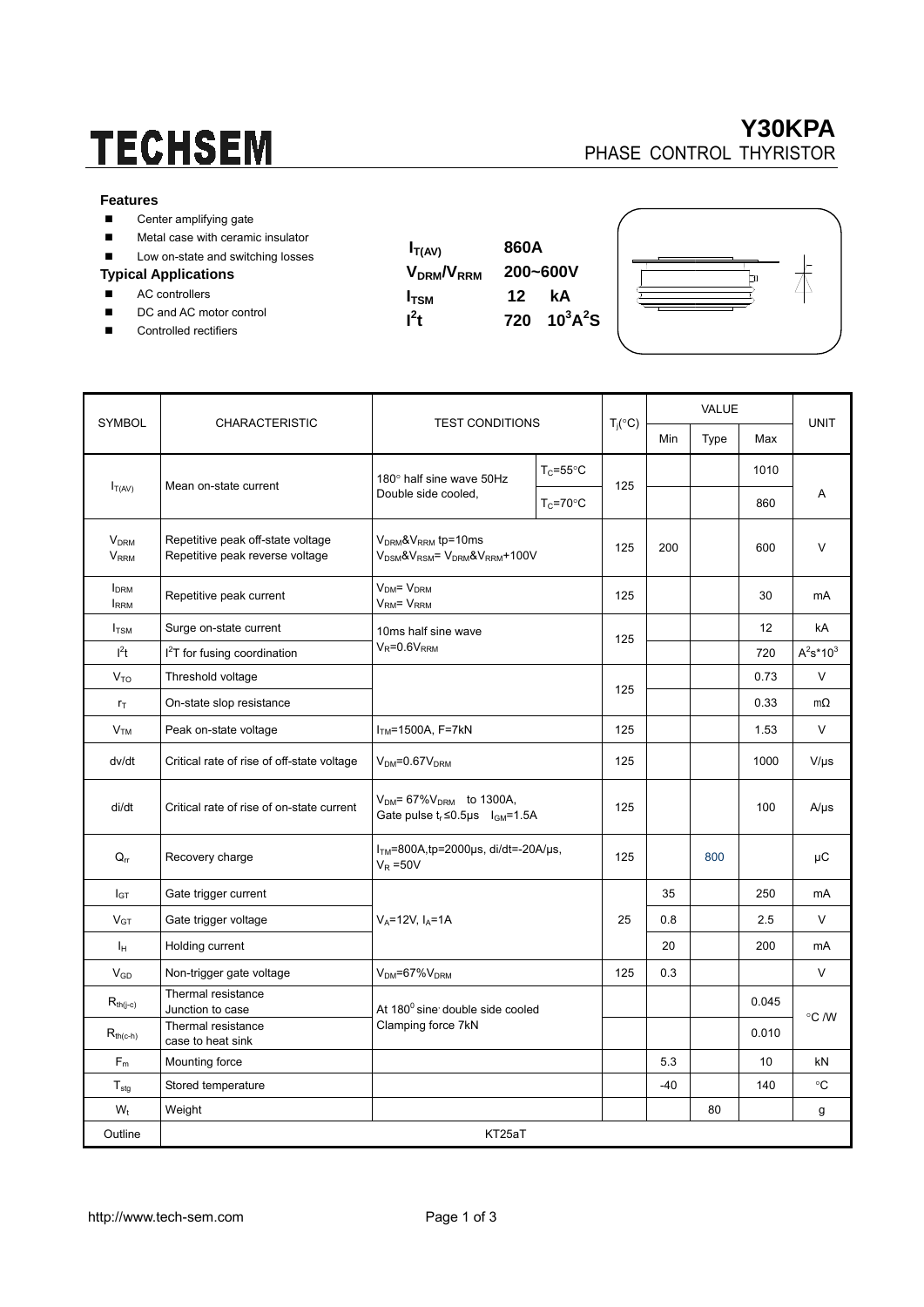## **TECHSEM**











Fig.5 Fig.6











#### Y30KPA